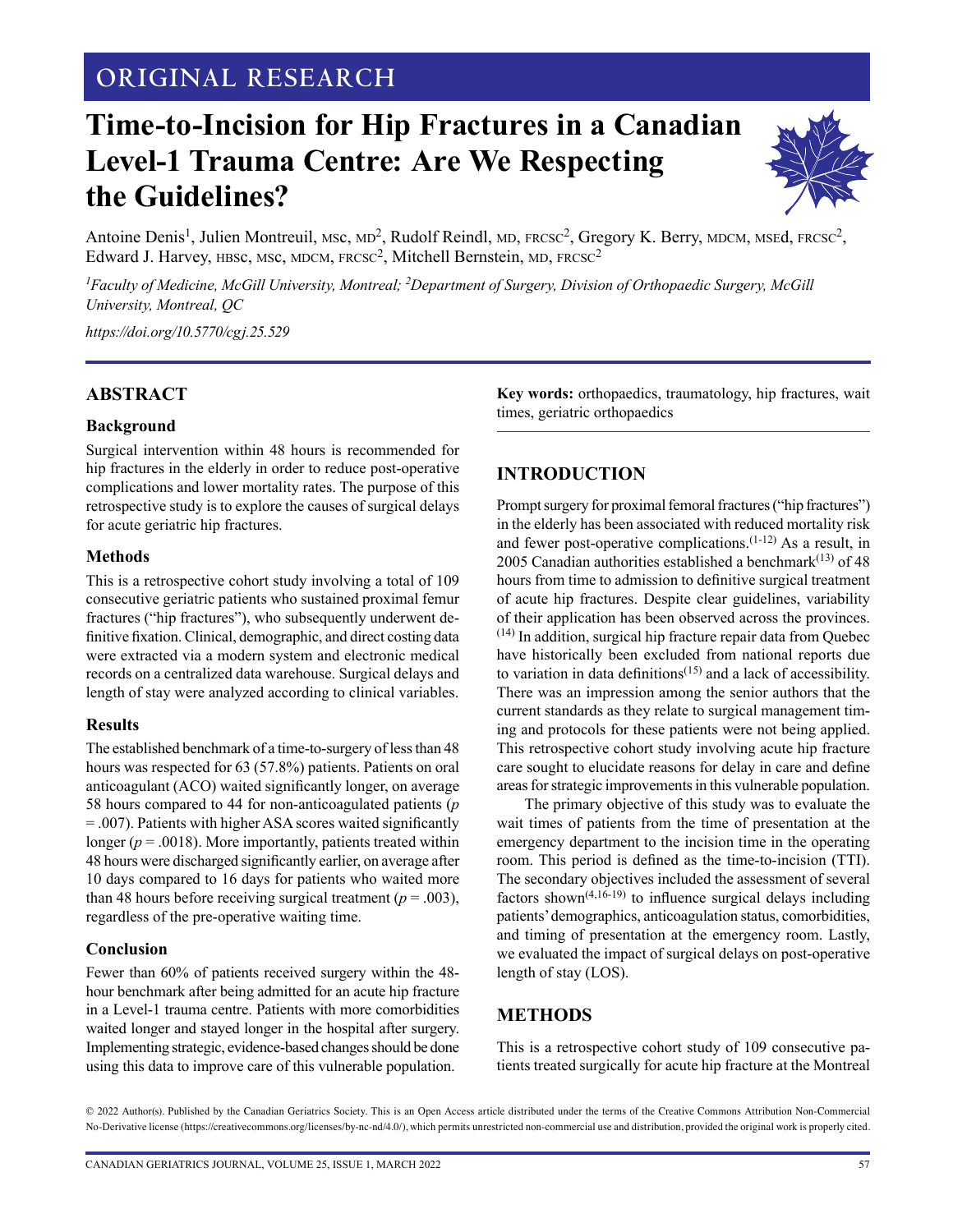General Hospital, a Level-1 trauma centre receiving over 10,000 trauma patients annually. The institution is one of the three tertiary trauma care centres in Quebec (population 8.6 million). The orthopaedic surgery division shares operating room resources with other surgical specialties. On weekdays, one operating room is dedicated to traumatic orthopaedic cases and an emergency room is available after 5:00 pm but is shared with other surgical specialties. An institutionspecific tool categorizes patients needing surgical attention into categories. Category 1 patients are the sickest and their condition is deemed life-threatening. Category 2 refers to limb threatening injuries that should be treated within 4 to 6 hours. Orthopaedic trauma patients are often Category 3. Multiple orthopaedic groups are forced to petition for OR time for "walking wounded" patients.<sup>(18)</sup> Surgeons are relied upon to assign their patients to the appropriate category.

#### **Participants**

All patients over 60 years of age who had surgery for an acute proximal femoral fracture over an 11-month window were included. Patients aged less than 60 years old, polytrauma cases, and patients managed non-surgically were excluded from this study. The research protocol included acquisition of patient demographics, past medical history, injury characteristics, time of presentation to the ED, time of admission, time of intervention, complications from surgery, type of anaesthesia, and discharge date.

Data were extracted primarily via a modern Project Portfolio Management (PPM) system (Power Health Solutions, Adelaide, Australia). This centralized database is secured and managed by the McGill University Health Centre (MUHC) Data Warehouse. The PPM enables prompt extraction of data including itemized direct and indirect costs per episode of care, procedure codes, adverse events, and precise temporal data. Digitalizing data entry adds precision and efficiency to data collection, compared to onerous manual extraction from patient charts. Complementary data were extracted manually via the electronic medical record system. The study was approved by the local ethics board.

## **Variables Collected**

## *Demographics*

Demographic data recorded included patient's age, gender, comorbidities, the American Society of Anesthesiologists  $(ASA)$  classification,<sup>(20)</sup> and the classification of injury. The Charlson Comorbidity Index  $(CCI)^{(21)}$  was calculated. An institution-specific emergency room categorization was also recorded. The classification of each patient is first established by the triage nurse in the emergency department according to the five levels of priority. This classification is distinct from the surgical priority, which is selected by the surgeon based on various criteria.

Anticoagulation status of patients is defined as the current use of any anticoagulation agent at the time of presentation at the emergency room. Timing of presentation at the emergency room was classified into four blocks  $(A = \text{Weekday } 7:00 \text{ a.m. to })$ 

3:59 p.m.,  $B =$  Weekday 4:00 p.m. to 11:59 p.m.,  $C =$  Weekday 12:00 a.m. to 06:59 a.m.,  $D$  = Weekend). The post-operative length of stay is defined as the duration (in days) each patient was on the inpatient unit after surgical intervention.

#### *Study Treatments*

All patients included in the study elected either for a definitive fixation or arthroplasty depending on their fracture characteristics and classification. Fixation was performed either using a sliding hip screw (DHS, Synthes, Paoli, PA), Centro-medullary nail (TFN, Synthes, Paoli, PA) or in situ cannulated screws (Synthes, Paoli, PA). Other patients underwent total hip or hemiarthroplasty. General anaesthesia (GA) or spinal were used to induce anaesthesia during the procedure. The start and end time of the intervention was noted by the nursing team in the institutional OR software (Opera OR system, GE Healthcare, Chicago, IL). Perioperative blood loss volume was recorded. Any complications during and after the intervention were carefully recorded.

## *Post-operative Protocol*

Participants all followed an institution-specific hip fracture post-operative protocol, comprised of adapted multimodal analgesia, early ambulation with physiotherapy, adequate thromboprophylaxis, geriatric medicine assessment, delirium prevention, and medical optimization. This institutional protocol was introduced in 2017—well before the data collection period. The discharge date was recorded and collected via PPM with the help of the Data Warehouse team.

## **Statistical Analysis**

Data were coded, stored, and analyzed via PRISM Version 8 (GraphPad, San Diego, CA). Unpaired Student's *t*-tests were used to compare outcomes between two groups. One-way ANOVA tests were performed when comparing three groups. Subanalyses were performed without outliers; more than six days of TTI. Statistical significance level was set at *p* < .05 and confidence interval at 95%. Continuous variables are presented as mean (CI 95% inferior: superior).

# **RESULTS**

## **Subject Demographics (Table 1, Figure 1)**

One hundred and nine patients (72 females and 37 males) were included in the study. Mean age of all subjects was 80 years old. Fifty-three (48.6%) patients sustained a right hip fracture and 56 (51.4%) had a fracture of their left hip. No patient had an American Society of Anesthesiologists (ASA) classification of 1. Fourteen (12.7%) patients were classified as ASA 2; 82 (75.2%) ASA 3; 13 (11.9%) ASA 4; no patient had an ASA score of 5. As for the calculated Charlson Comorbidity Index (CCI), 63 (57.8%) of patients were classified as CCI between 0 and 5; 45 (41.3%) patients had a CCI score between 6 and 10, and 1 (1%) patient had a CCI between 11 and 15. No patient had a CCI score of more than 15. Out of the 109 patients, 39 (35.8%) patients were on oral anticoagulants at the time of presentation in the emergency room. Twenty-seven patients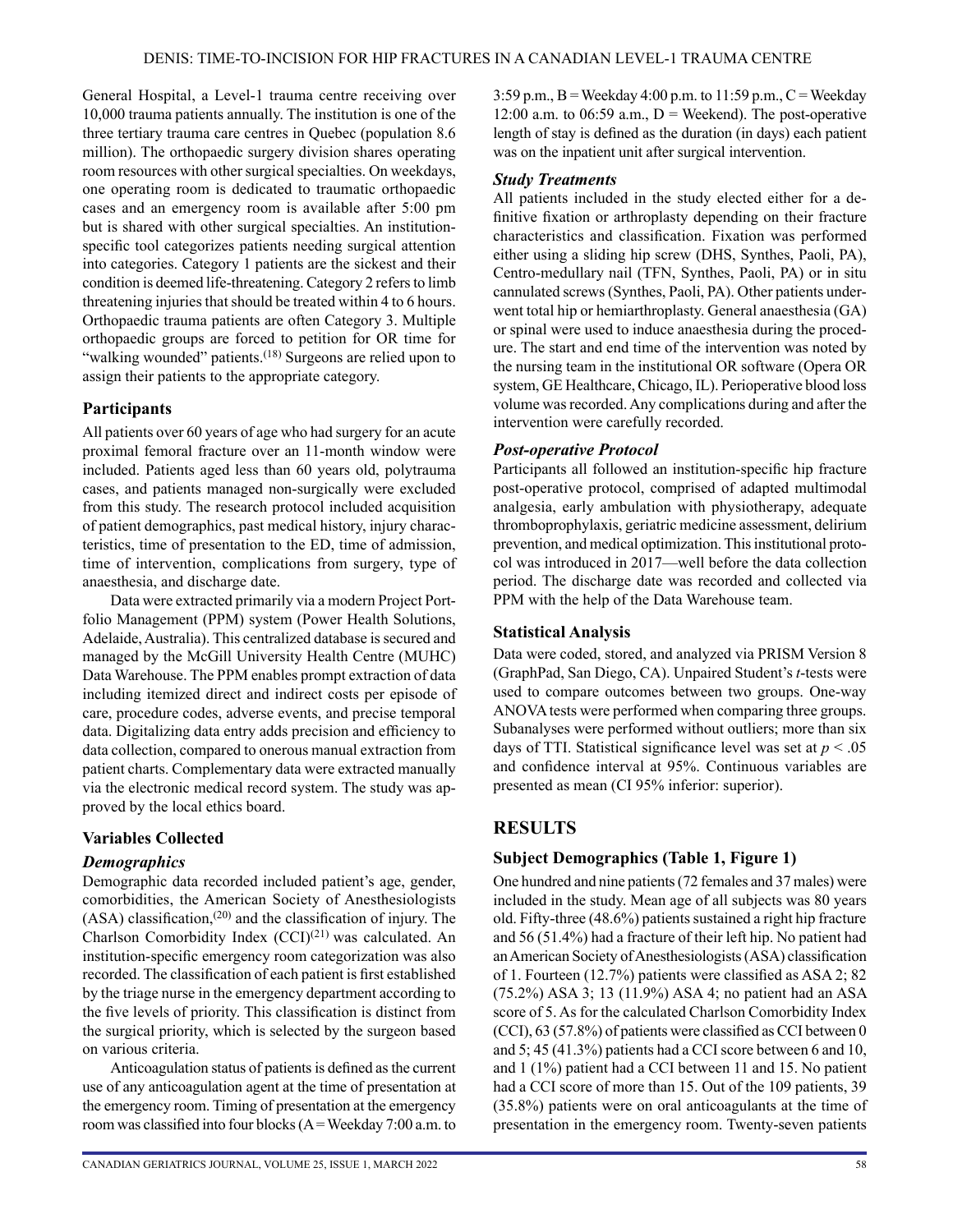| TABLE 1.                                 |  |  |  |  |  |
|------------------------------------------|--|--|--|--|--|
| Baseline characteristics of participants |  |  |  |  |  |

| Characteristic                                                                                                             | $n$ (% of total)                                                               |
|----------------------------------------------------------------------------------------------------------------------------|--------------------------------------------------------------------------------|
| Sample Size                                                                                                                | 109                                                                            |
| Age, mean (SD), yr                                                                                                         | 80.1 (9.6)                                                                     |
| Gender<br>Female<br>Male                                                                                                   | 72 (66.1)<br>37(33.9)                                                          |
| <b>ASA</b> Score<br>1<br>$\overline{c}$<br>$\overline{\mathbf{3}}$<br>$\overline{4}$<br>5                                  | 0(0)<br>14 (12.7)<br>82 (75.2)<br>13 (11.9)<br>0(0)                            |
| Charlson Comorbidity Index<br>$0 - 5$<br>$6 - 10$<br>$11 - 15$<br>>15                                                      | 63(57.8)<br>45 (41.3)<br>1(1.0)<br>0(0)                                        |
| <b>Emergency Triage Priority</b><br>1<br>$\overline{c}$<br>3<br>$\overline{4}$<br>5<br>Procedure Done<br>SHS<br><b>CMN</b> | 6(5.5)<br>27(24.8)<br>35(32.1)<br>35(32.1)<br>6(5.5)<br>33 (30.3)<br>28 (25.7) |
| <b>CRPP</b><br>Arthroplasty                                                                                                | 12(11.0)<br>36(33.0)                                                           |
| Timing of ER Presentation<br>Weekday 7AM to 3:59PM<br>Weekday 4PM to 11:59PM<br>Weekday 12AM to 06:59AM<br>Weekend         | 37 (33.9)<br>45 (41.3)<br>6(5.5)<br>21(19.3)                                   |
| Injury Side<br>Right<br>Left                                                                                               | 53 (48.6)<br>56 (51.4)                                                         |
| Anesthesia Type<br>Spinal<br>General                                                                                       | 50 (45.8)<br>59 (54.1)                                                         |
| Anticoagulated<br>Yes<br>N <sub>o</sub>                                                                                    | 39 (35.8)<br>70 (64.2)                                                         |
| Discharge Location<br>Home<br>Acute care/rehabilitation<br>Long-term care facility<br>Deceased                             | 27(24.8)<br>57(52.3)<br>20(18.3)<br>5(4.6)                                     |

were discharge home (24.8%), 57 (52.3%) to a rehabilitation centre,  $20$  (18.3%) to a long-term care facility, and  $5(4.6\%)$ patients died during their stay at the hospital.



Total=109

FIGURE 1. Procedures distribution

#### **Time-to-Incision (TTI) (Table 2, Figure 2)**

The average operative delay from time of presentation at the emergency department was 55 hours (46 to 63) with a median of 44 hours. Out of the 109 patients, 63 (57.8%) were operated within the 48-hour benchmark recommended by authorities. Forty-five patients (41.3%) were not operated within the recommended delay. Only 15 patients (13.7%) were able to undergo surgical intervention within 24 hours.

Patients on oral anticoagulants (ACO) waited an average of 58 hours (median 51) compared to 44 hours (median 38) for patients not anticoagulated ( $p = .007$ ). ASA class 2 patients waited an average of 51 hours, ASA class 3 patients waited on average 47 hours, and those with ASA class 4, 63 hours ( $p = .17$ ).

Patients who presented to the emergency department on a weekday between 7:00 a.m. and 3:59 p.m. waited an average of 59 hours; patients who presented between 4:00 p.m. and 11:59 p.m. waited on average 47 hours; those who entered the emergency between 12:00 a.m. and 6:59 a.m. waited an average of 44 hours; and finally those who presented during the weekend waited an average of 67 hours. One-way ANOVA did not reveal a significant difference in waiting times between groups ( $p = .356$ ). Subanalysis of delays in patients who presented on weekdays compared to a weekend presentation using Student's *t*-test did not reveal a significant difference  $(p = .60)$ . In addition, when comparing weekdays to weekend ER presentation, there were no differences observed in the odds of respecting the 48h benchmark (OR 0.93, 0.43 to 2.09). No statistical difference was observed based on the choice of anaesthesia technique, either general sedation or spinal anaesthesia ( $p = .42$ )

#### **Length of Stay (LOS) (Table 3, Figure 3)**

As explained in the methodology section, we defined the length-of-stay by the duration of hospitalization from the end of the surgical intervention until discharge. The overall average length of stay was 12.5 (10.5; 14.5) days, with a median of 9.9 days. A significant difference  $(p = .001)$  was observed based on the ASA classification in relation to the length of stay (LOS). Patients with ASA 2 had a length of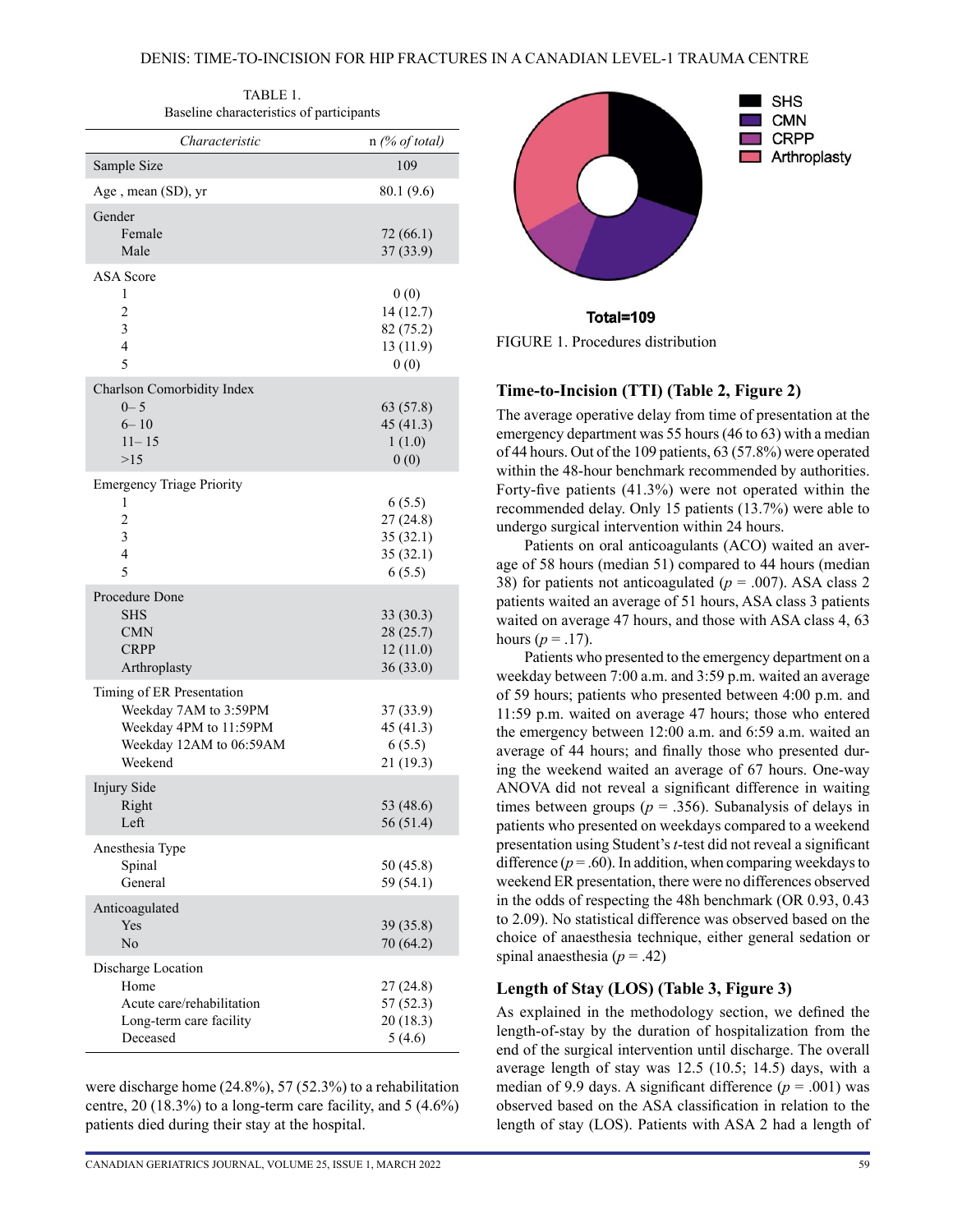| THE-to-Hiciston (111) analysis |           |            |              |                |         |  |  |
|--------------------------------|-----------|------------|--------------|----------------|---------|--|--|
| Variables                      | $n(\%)$   | Mean (hrs) | Median (hrs) | 95% CI         | p value |  |  |
| Overall TTIa                   | 109(100)  | 54.9       | 43.8         | 46.1 to $63.8$ | N/A     |  |  |
| Within 48 hrs                  | 63 (57.8) | 32.9       | 33.9         | 30.1 to 35.7   |         |  |  |
| Within 24 hrs                  | 15(13.7)  | 18.2       | 18.3         | 16.2 to 20.3   |         |  |  |
| <b>ACO</b>                     |           |            |              |                | .007    |  |  |
| yes                            | 38 (35.8) | 58.1       | 50.5         | 49.3 to 66.9   |         |  |  |
| no                             | 68 (64.2) | 43.7       | 37.6         | 37.6 to 49.8   |         |  |  |
| <b>ASA</b> Classification      |           |            |              |                |         |  |  |
| $\overline{c}$                 | 14(13.2)  | 50.8       | 40.3         | 27.2 to 74.4   | .17     |  |  |
| $\mathfrak{Z}$                 | 81 (76.4) | 46.7       | 43.0         | 42.0 to 51.3   |         |  |  |
| $\overline{4}$                 | 11(10.4)  | 62.7       | 61.07        | 37.1 to 88.3   |         |  |  |
| <b>ER</b> Presentation         |           |            |              |                |         |  |  |
| Weekday                        | 86(81.1)  | 48.2       | 43.4         | 42.3 to 53.6   | .60     |  |  |
| Weekend                        | 20(18.9)  | 51.7       | 41.6         | 36.1 to 67.3   |         |  |  |
| Anaesthesia Type               |           |            |              |                |         |  |  |
| General                        | 49 (46.2) | 51.1       | 47.3         | 43.3 to 59.0   | .42     |  |  |
| Spinal                         | 57 (53.4) | 46.9       | 41.1         | 40.1 to 53.8   |         |  |  |

TABLE 2.  $T^*$  and  $T^*$  is included (TTI) and  $T^*$ 

<sup>a</sup>All subjects included for global TTI analysis.



FIGURE 2. TTI assessment

stay of 9.0 days; the LOS for patients with ASA class 3 was 11.6 days, and those with ASA class 4, 21.9 days. Moreover, patients treated within 48 hours were discharged significantly earlier, on average after 10.0 days compared to 15.9 days for patients who waited more than the recommended delay  $(p =$ .003). No significant difference was observed based on the anaesthesia type and the average length of stay. Patients who were anesthetized under general anaesthesia were discharged on average 13.4 days after their intervention compared to 11.7 days for patients with spinal block  $(p = .39)$ . Finally, one-way ANOVA revealed no significant difference on the length of stay based on the procedure type  $(p = .11)$ . Patients who underwent surgical fixation with dynamic hip screw stayed in hospital on average 12.2 days after surgery; 16.2 days for patients treated with titanium fixation nail; 8.0 days for closed reduction and percutaneous pinning (CRPP); and 11.4 days for patients who underwent hip arthroplasty  $(p = .11)$ . Patients

CANADIAN GERIATRICS JOURNAL, VOLUME 25, ISSUE 1, MARCH 2022 60

discharged home stayed on average 9.1 days in the hospital, 10.9 days for those transferred to a rehabilitation centre, and 19.6 days for patients requiring placement to a long-term care facility ( $p = .0007$ ).

# **DISCUSSION**

This study aimed at providing in-depth analysis of wait times for acute management of proximal femoral fractures at a Level-1 trauma centre. The purpose of the observational study was to evaluate procedure efficacy to enable comparison with other provinces and national guidelines. The most important finding of this study was the poor adherence with the established benchmark of a time-to-surgery of less than 48 hours for hip fractures. Only 63 (58%) patients received surgery within the benchmark. As mentioned above, some studies have suggested that patients operated within 24 hours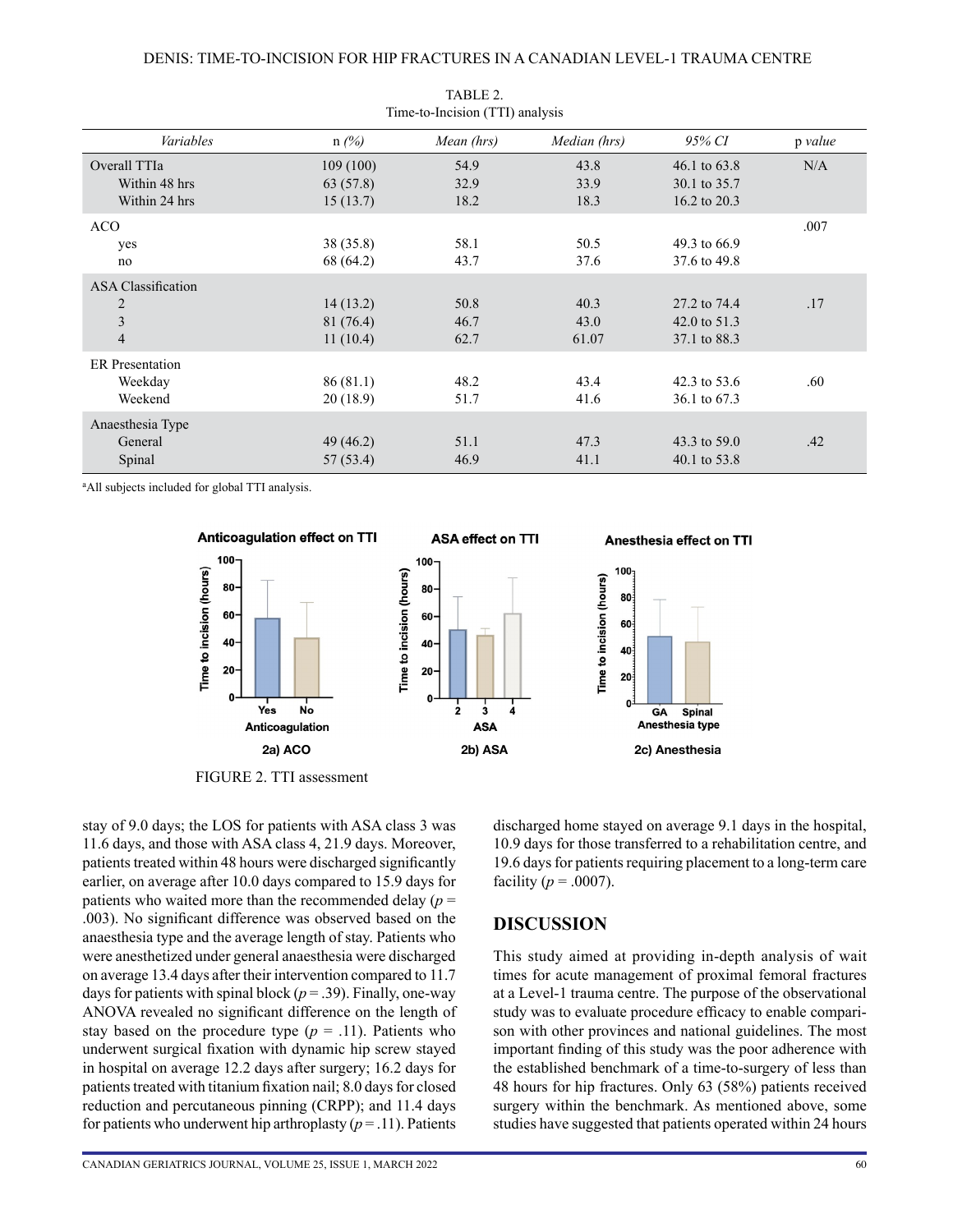| $1000$ operative religious order (1988) |             |               |                |         |  |  |  |  |
|-----------------------------------------|-------------|---------------|----------------|---------|--|--|--|--|
| Variables                               | Mean (days) | Median (days) | 95% CI         | p value |  |  |  |  |
| Overall LOS                             | 12.5        | 9.9           | 10.5 to 14.5   | N/A     |  |  |  |  |
| Intervention within 48 hrs              | 10.0        | 8.3           | 8.4 to 11.5    | .003    |  |  |  |  |
| Intervention delayed $($ > 48 hrs)      | 15.9        | 12.5          | 11.9 to $20.0$ |         |  |  |  |  |
| <b>ASA Classification</b>               |             |               |                |         |  |  |  |  |
| 2                                       | 9.0         | 9.1           | 6.2 to 11.7    | .001    |  |  |  |  |
| $\overline{\mathbf{3}}$                 | 11.6        | 9.5           | 9.5 to 13.7    |         |  |  |  |  |
| 4                                       | 21.9        | 16.6          | 12.6 to 31.3   |         |  |  |  |  |
| Procedure Type                          |             |               |                |         |  |  |  |  |
| <b>SHS</b>                              | 12.2        | 9.4           | 8.9 to 15.5    | .11     |  |  |  |  |
| <b>CMN</b>                              | 16.2        | 11.5          | 10.9 to 21.5   |         |  |  |  |  |
| <b>CRRP</b>                             | 8.0         | 5.7           | 3.5 to 12.5    |         |  |  |  |  |
| Arthroplasty                            | 11.4        | 10.0          | 8.3 to 14.4    |         |  |  |  |  |
| Anaesthesia Type                        |             |               |                |         |  |  |  |  |
| General                                 | 13.4        | 10.7          | 10.2 to 16.7   | .40     |  |  |  |  |
| Spinal                                  | 11.7        | 9.4           | 9.2 to 14.2    |         |  |  |  |  |
| Discharge Location                      |             |               |                |         |  |  |  |  |
| Home                                    | 9.1         | 7.6           | 6.4 to 11.8    | .0007   |  |  |  |  |
| Acute care/rehabilitation centre        | 10.9        | 9.5           | 9.3 to 12.5    |         |  |  |  |  |
| Long-term care facility                 | 19.6        | 13.0          | 11.1 to 28.1   |         |  |  |  |  |

TABLE 3. Post-operative length of stay (LOS)



FIGURE 3. LOS assessment

could benefit from lower mortality risks and post-operative complications. At our institution, only 15 (14%) patients were treated within 24 hours. Among the plausible explanations for non-adherence to the guidelines, the high volume of trauma patients received for care at a Level-1 trauma centre might be responsible for the delays. With limited operating room time availabilities, evening priority is often given to a case more urgent from another surgical specialty, for example general surgery, neurosurgery, or thoracic surgery. The priority is decided based on an institution-specific tool that categorizes patients needing surgical attention. Increasing dedicated orthopaedic trauma room access beyond 3:30PM could significantly increase the adherence to guidelines. For example, patients who cannot have their surgical procedure during Day 1 are only being treated at Day 2 at 7:30AM. This automatically increases surgical delays an additional eight hours. If the first case on Day 2 is already scheduled or represents an orthopaedic emergency (open fracture, compartment syndrome), then the patient would be delayed into the afternoon on Day 2.

Another explanation for the non-adherence with guidelines is the special management required for anticoagulated patients. When a patient is on oral anti-coagulation therapy, the management team (composed of an orthopaedic surgeon, an internal medicine physician, and an anesthesiologist) faces a point of decision. Often, a decision is made to hold the anticoagulant and delay the surgical intervention to safely perform spinal anaesthesia. Although some studies<sup> $(22-26)$ </sup> have suggested spinal anaesthesia to be safer than general anaesthesia during hip fracture repair, it is still a subject of debate and generally left to the choice of the anaesthetist at the time of the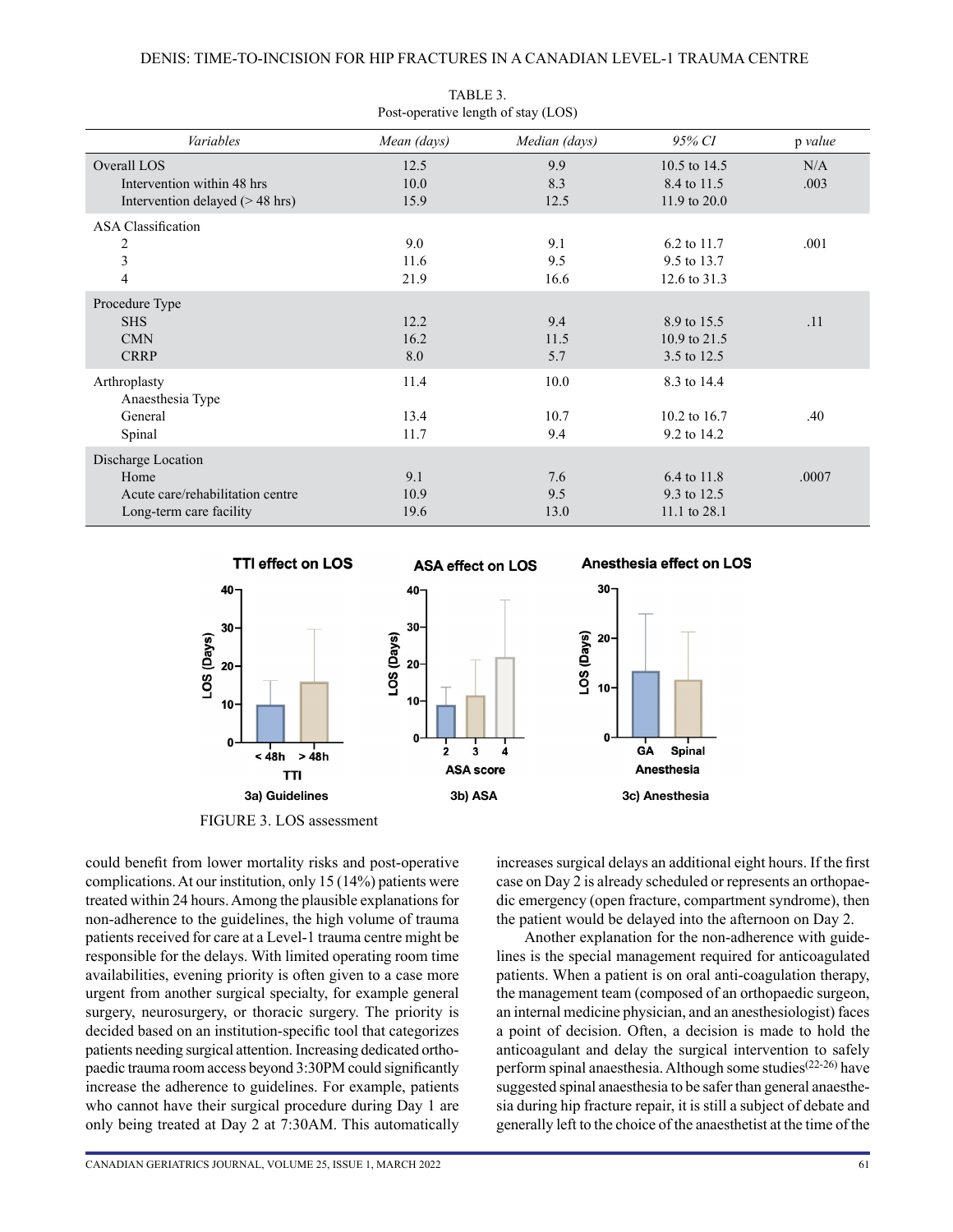surgery. Other studies<sup>(27-32)</sup> have demonstrated non-superiority of using regional anaesthesia compared to general anaesthesia. In summary, the decision to delay surgery to perform spinal anaesthesia in an anticoagulated patient might not be the ideal solution, as delaying surgery is itself associated with high mortality risks and increased post-operative complications such as pulmonary infections, heart failure, and urinary tract infections.(33) In this cohort, and as seen in the literature, no significant difference in the length-of-stay was observed between patients who underwent surgical fixation under general anaesthesia compared to spinal anaesthesia ( $p = .40$ ).

This study also underlines the trend that the most comorbid patients tend to wait more before receiving surgical intervention. ASA class 2 patients waited an average of 51 hours compared 63 hours for patients classified as ASA 4 (*p* = .17). In contrast, Yeoh & Fazal,<sup>(34)</sup> presented a cohort of 249 patient treated surgically for a femoral neck fracture, and ASA class 2 patients waited 34 hours, while the delay was 43 hours for ASA class 3 and 61 hours for ASA class 4 patients. This finding reveals the importance of process optimization in patients with multiple comorbidities and severe systemic diseases. It would be ideal for those patients to be prioritized and operated on early. The odds of being operated within 48 hours were 4.00 (0.8503 to 17) in favour of ASA 2 compared to ASA 4. Most (71%) patients with ASA class 2 were operated within 48 hours compared to only 39% for patients with ASA class 4. It is presumed that a larger sample size would have yielded statistical significance. The timing of presentation at the emergency department did not seem to influence significantly delay to surgery. Most patients (41.3%) presented on weekdays between 4:00 p.m. and 11:59 p.m. This result is unexpected, as it was previously predicted by Yeoh and Fazal that patients presenting during the weekends would wait longer due to reduced operating room availabilities and lower hospital staffing.<sup>(14,35,36)</sup> This finding suggests a problem of access to early surgery consistent throughout the week, or a limitation generated by a sample size bias.

In our study, patients who underwent surgical fixation with CRPP stayed in hospital on average 8.0 days after surgery, 11.4 days for patients who underwent hip arthroplasty, 12.2 days for DHS fixation, and 16.2 days for patients treated with TFN. Although patient comorbidities and perioperative complications certainly contribute to the duration of the post-operative stay, fracture severity and its associated surgical indications also appear to play a role. Indeed, CRRP is frequently performed for Garden 1 valgus impacted femoral neck fractures. This stable pattern and minimal surgical burden permit rapid mobilization. Furthermore, DHS is usually utilized for stable pertrochanteric fractures, whereas TFN is indicated for unstable fracture patterns. This variance could also be held accountable for a longer rehabilitation.

The location of discharge appears to influence the postoperative length of stay. On average, patients requiring placement into a long-term care facility stayed 19.6 days in the hospital before being discharged, a significant difference compared to the post-operative length of stay for other discharge locations ( $p = .0007$ ). This finding suggests that placement of patients into a long-term care facility remains an obstacle for early discharge. A subanalysis was performed to compare the post-operative length of stay of patients discharged home compared to those awaiting transfer to a rehabilitation centre, which revealed no statistical difference between the two groups  $(p = .220)$ . As a result, transfer to a rehabilitation centre does not seem to have delayed significantly the post-operative length of stay in this hip fracture cohort.

Lastly, not only did patients with more comorbidities wait longer to undergo surgical intervention, but they also stayed longer in the hospital prior to discharge. Patients with an ASA classification of 2 stayed an average of 9.0 days before being discharged compared to 21.9 days for ASA class 4 patients, a significant difference  $(p = .001)$ . Most importantly, a positive correlation was observed between adherence to the 48-hour benchmark and the length of stay. Patients treated within 48 hours were discharged on average 10.0 days after their intervention compared to 15.9 days for other patients ( $p =$ .003). This association is reinforcing the importance of early intervention.(37) Besides being exposed to higher mortality risks and post-operative complications, patients who were not operated on within the benchmark time have a hospital stay on average five days longer. Considering the high use of resources of patients on the hospital wards, delaying interventions appears deleterious from financial standpoints. Similarly, prolonged hospitalization is associated with an increased risk of hospital-acquired infections and deconditioning.(38-42) Efforts should be sought to prevent delays in surgical intervention for acute hip fracture patients. Academic centres may benefit from quality improvement initiatives to optimize the process and flow of patients presenting with proximal femoral fractures. Ultimately, providing orthopaedic departments with additional resources including more operating room time, a designated multidisciplinary activation code for suspected hip fractures, and an understanding of the medical complexity of these patients, might help reduce health-care system wastes while improving outcomes.

There are limitations in this study that could be addressed in future research. Small sample size might have exacerbated the impact of outliers in the data. However, subgroup analyses were performed and excluded outliers. Data were drawn from a single institution with the intention to challenge existing conditions in one centre. Although this limitation can restrict generalized conclusions, institution-specific data should be encouraged to disseminate for interinstitution comparisons and internal quality improvement initiatives. This original study is retrospective, which might be a potential source of selection bias in the composition of this cohort.

This study revealed suboptimal adherence to already established $(13)$  national guidelines for management of patients with acute hip fractures. Immediate actions should be taken to address the prolonged delays in surgical intervention. To propose adequate and impactful solutions, a dedicated quality improvement project is recommended to increase the number of patients at our institution being treated within the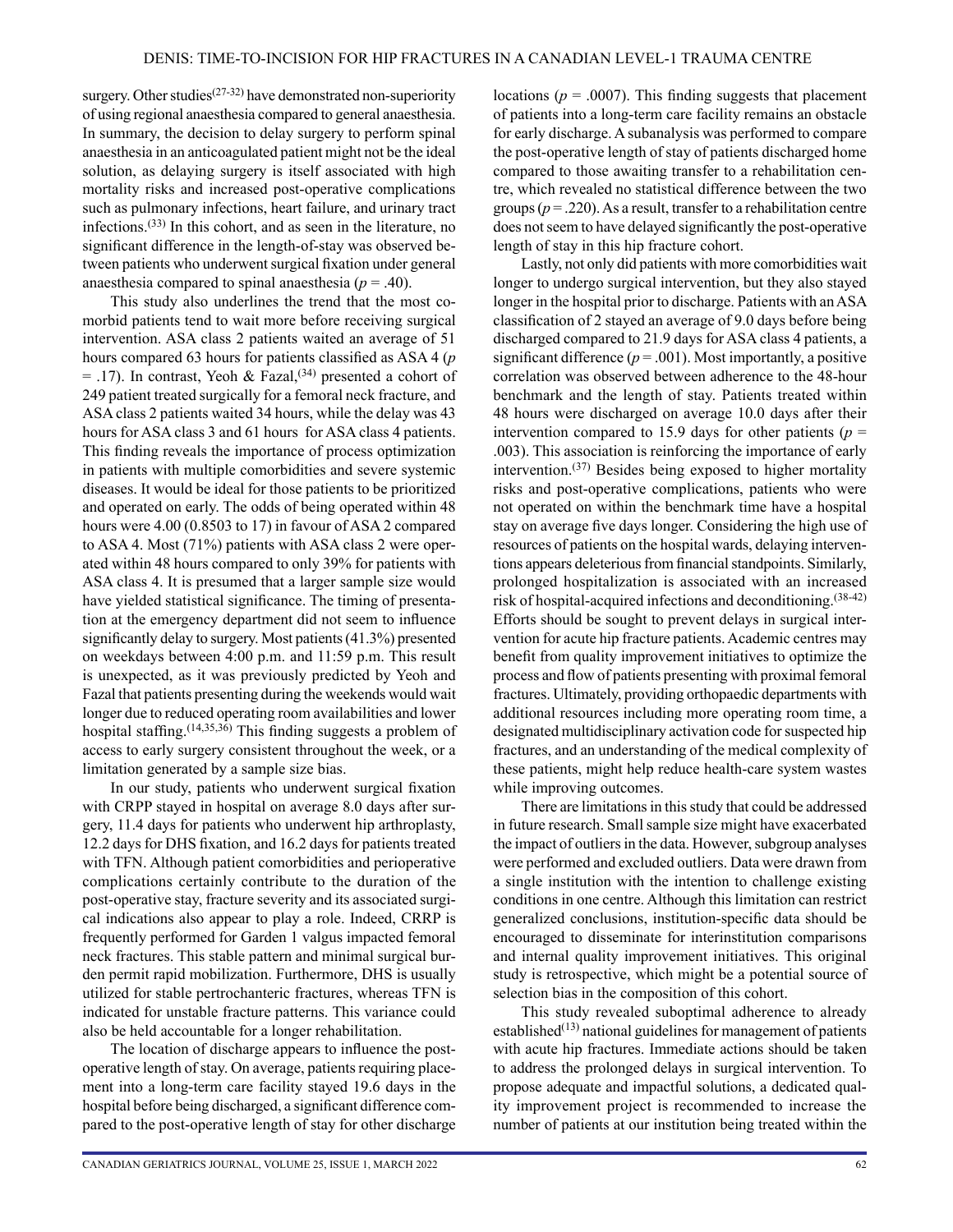benchmark of 48 hours after hip fracture. As demonstrated by Bhattacharyya et al. in 2006,<sup>(43)</sup> a dedicated orthopaedic trauma operating room that is available six days per week until 5:00 p.m. reduces the number of delayed surgeries and improves operating room flow. Unravelling current OR time restraints would enable the health-care team to carry out more operative cases and therefore reduce delays. Other institutions have designed a dedicated code for hip fractures called "Code Hip", which streamlines the flow of hip fracture patients from their entry into the emergency room until discharge after surgical treatment.(44) Such initiatives should be considered to initiate a culture of operating hip fractures as Category 2 in less than 24 hours and underline the importance of a rapid surgical stabilization of these injuries. Moreover, in-depth analyses of the economic impact of delaying hip fracture interventions will be performed by our group to provide additional insight on the potential benefits of improving the management of these cases.

# **CONCLUSION**

To our knowledge, this is the first observational study to be published on the adherence with national guidelines for acute hip fracture management in the Quebec province. In a Level-1 trauma centre, fewer than 60% of patients received surgery within the 48-hour benchmark after being admitted for an acute hip fracture. Patients with highest comorbidities waited longer and stayed longer in the hospital after surgery. Moreover, patients not treated within 48 hours stayed in the hospital after their surgery on average five more days compared to patients treated within the benchmark. In response to this meaningful update, immediate actions should be taken to improve the management of this vulnerable population at high risk of mortality and post-operative complications.

# **ACKNOWLEDGEMENTS**

Not applicable

# **CONFLICT OF INTEREST DISCLOSURES**

We have read and understood the Canadian Geriatrics Journal's policy on conflicts of interest disclosure and declare none.

# **FUNDING**

This research did not receive external funding

# **REFERENCES**

- 1. Klestil T, Roder C, Stotter C, Winkler B, Nehrer S, Lutz M, *et al*. Impact of timing of surgery in elderly hip fracture patients: a systematic review and meta-analysis. *Sci Rep*. 2018;8(1):13933. Epub 2018/09/19. doi: 10.1038/s41598-018-32098-7.
- 2. Sobolev B, Guy P, Sheehan KJ, Kuramoto L, Sutherland JM, Levy AR, *et a*l. Mortality effects of timing alternatives for hip fracture surgery. *CMAJ.* 2018;190(31):E923–E32. Epub 2018/08/09. doi: 10.1503/cmaj.171512.
- 3. Pincus D, Ravi B, Wasserstein D, Huang A, Paterson JM, Nathens AB, *et al*. Association between wait time and 30-day mortality in adults undergoing hip fracture surgery. *JAMA*. 2017;318(20):1994–2003. Epub 2017/11/29. doi: 10.1001/ jama.2017.17606.
- 4. McIsaac DI, Abdulla K, Yang H, Sundaresan S, Doering P, Vaswani SG, *et al*. Association of delay of urgent or emergency surgery with mortality and use of health care resources: a propensity score-matched observational cohort study. *CMAJ*. 2017;189(27):E905–E12. Epub 2017/07/12. doi: 10.1503/ cmaj.160576.
- 5. Bohm E, Loucks L, Wittmeier K, Lix LM, Oppenheimer L. Reduced time to surgery improves mortality and length of stay following hip fracture: results from an intervention study in a Canadian health authority. *Can J Surg*. 2015;58(4):257–63. Epub 2015/07/24. doi: 10.1503/cjs.017714.
- 6. Ryan DJ, Yoshihara H, Yoneoka D, Egol KA, Zuckerman JD. Delay in hip fracture surgery: an analysis of patient-specific and hospital-specific risk factors. *J Orthop Trauma*. 2015;29(8):343–48. Epub 2015/02/26. doi:10.1097/ BOT.0000000000000313.
- 7. Weller I, Wai EK, Jaglal S, Kreder HJ. The effect of hospital type and surgical delay on mortality after surgery for hip fracture. *J Bone Joint Surg Br*. 2005;87(3):361–66. Epub 2005/03/19. doi: 10.1302/0301-620x.87b3.15300.
- 8. Moja L, Piatti A, Pecoraro V, Ricci C, Virgili G, Salanti G, *et al*. Timing matters in hip fracture surgery: patients operated within 48 hours have better outcomes. A meta-analysis and meta-regression of over 190,000 patients. *PLoS One*. 2012;7(10):e46175. Epub 2012/10/12. doi:10.1371/journal.pone.0046175.
- 9. Orosz GM, Magaziner J, Hannan EL, Morrison RS, Koval K, Gilbert M, *et al*. Association of timing of surgery for hip fracture and patient outcomes. *JAMA*. 2004;291(14):1738–43. Epub 2004/04/15. doi: 10.1001/jama.291.14.1738.
- 10. Al-Ani AN, Samuelsson B, Tidermark J, Norling A, Ekstrom W, Cederholm T, *et al*. Early operation on patients with a hip fracture improved the ability to return to independent living. A prospective study of 850 patients. *J Bone Joint Surg Am*. 2008;90(7):1436–42. Epub 2008/07/03. doi: 10.2106/JBJS.G.00890.
- 11. Maggi S, Siviero P, Wetle T, Besdine RW, Saugo M, Crepaldi G. A multicenter survey on profile of care for hip fracture: predictors of mortality and disability. *Osteoporos Int*. 2010;21(2):223– 31. Epub 2009/05/06. doi: 10.1007/s00198-009-0936-8.
- 12. Sheehan KJ, Levy AR, Sobolev B, Guy P, Tang M, Kuramoto L, *et al*. Operationalising a conceptual framework for a contiguous hospitalisation episode to study associations between surgical timing and death after first hip fracture: a Canadian observational study. *BMJ Open*. 2018;8(12):e020372. Epub 2018/12/12. doi: 10.1136/bmjopen-2017-020372.
- 13. Frood J, Johnson T. Improving measures of hip fracture wait times: a focus on Ontario. *Healthc Q*. 2010;13(4):16–18. Epub 2010/01/01. doi: 10.12927/hcq.2013.21992.
- 14. Sheehan KJ, Filliter C, Sobolev B, Levy AR, Guy P, Kuramoto L, *et al*. Time to surgery after hip fracture across Canada by timing of admission. *Osteoporos Int*. 2018;29(3):653–63. Epub 2017/12/08. doi: 10.1007/s00198-017-4333-4.
- 15. Beaupre L, Sobolev B, Guy P, Kim JD, Kuramoto L, Sheehan KJ, *et al*. Discharge destination following hip fracture in Canada among previously community-dwelling older adults, 2004– 2012: database study. *Osteoporos Int*. 2019;30(7):1383–94. Epub 2019/04/03. doi: 10.1007/s00198-019-04943-6.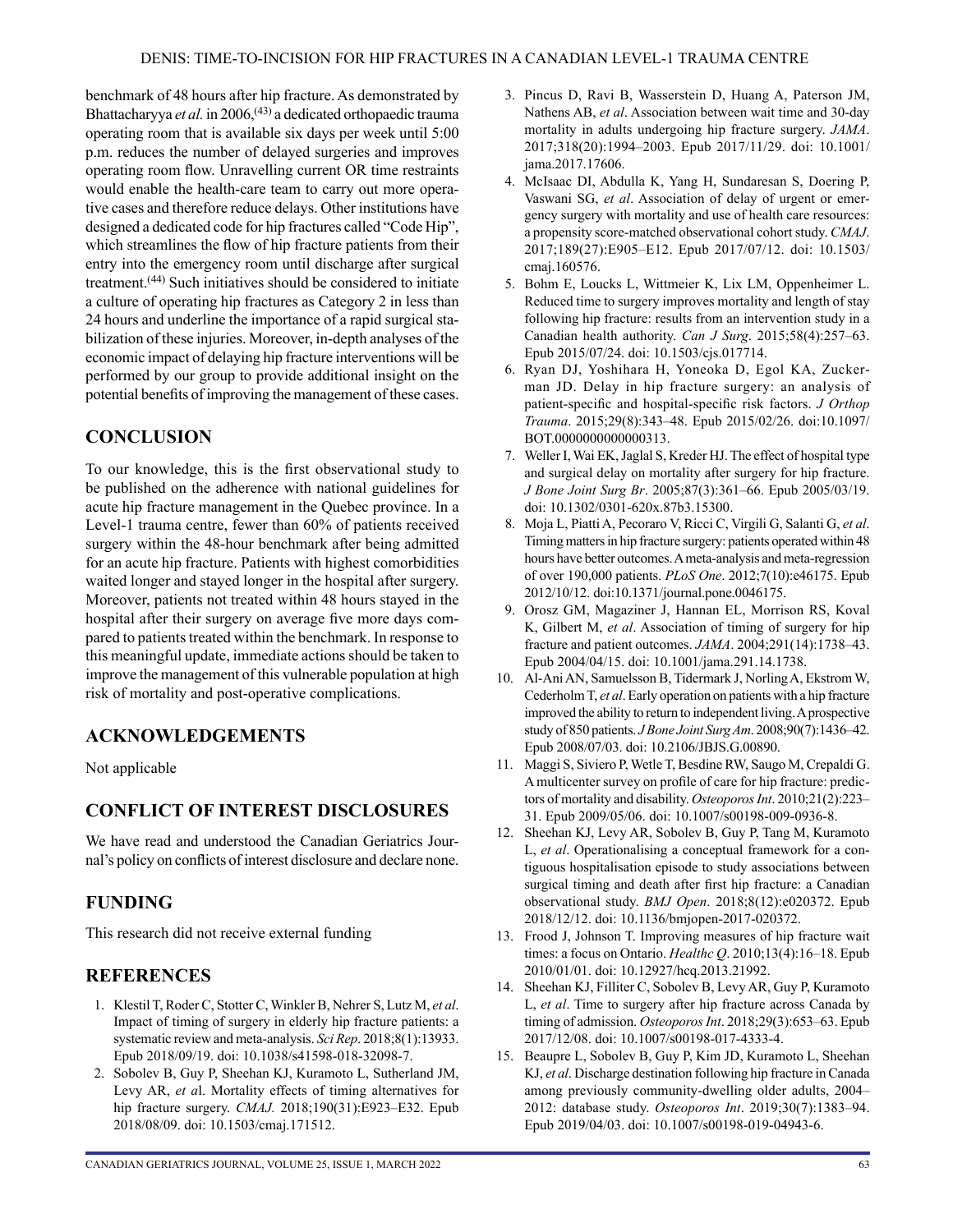- 16. Fantini MP, Fabbri G, Laus M, Carretta E, Mimmi S, Franchino G, *et al*. Determinants of surgical delay for hip fracture. *Surgeon*. 2011;9(3):130–34. Epub 2011/05/10. doi: 10.1016/j. surge.2010.11.031.
- 17. Ricci WM, Brandt A, McAndrew C, Gardner MJ. Factors affecting delay to surgery and length of stay for patients with hip fracture. *J Orthop Trauma*. 2015;29(3):e109–e114. Epub 2014/09/05. doi: 10.1097/BOT.0000000000000221.
- 18. Vidan MT, Sanchez E, Gracia Y, Maranon E, Vaquero J, Serra JA. Causes and effects of surgical delay in patients with hip fracture: a cohort study. *Ann Intern Med*. 2011;155(4):226–33. Epub 2011/08/17. doi: 10.7326/0003-4819-155-4-201108160- 00006.
- 19. Charalambous CP, Yarwood S, Paschalides C, Siddique I, Hirst P, Paul A. Factors delaying surgical treatment of hip fractures in elderly patients. *Ann R Coll Surg Engl.* 2003;85(2):117–19. Epub 2003/03/22. doi: 10.1308/003588403321219911.
- 20. Doyle DJ, Goyal A, Bansal P, Garmon EH. American Society of Anesthesiologists Classification [Internet]. StatPearls; 2020. Available from: [www.ncbi.nlm.nih.gov/books/NBK441940/21](http://www.ncbi.nlm.nih.gov/books/NBK441940/21).
- 21. Charlson M, Szatrowski TP, Peterson J, Gold J. Validation of a combined comorbidity index. *J Clin Epidemiol*. 1994;47(11):1245–51. Epub 1994/11/01. doi: 10.1016/0895- 4356(94)90129-5.
- 22. Van Waesberghe J, Stevanovic A, Rossaint R, Coburn M. General vs. neuraxial anaesthesia in hip fracture patients: a systematic review and meta-analysis. *BMC Anesthesiol.* 2017;17(1):87. Epub 2017/07/01. doi: 10.1186/s12871-017-0380-9.
- 23. Biboulet P, Jourdan A, Van Haevre V, Morau D, Bernard N, Bringuier S, *et al*. Hemodynamic profile of target-controlled spinal anesthesia compared with 2 target-controlled general anesthesia techniques in elderly patients with cardiac comorbidities. *Reg Anesth Pain Med*. 2012;37(4):433–40. Epub 2012/05/23. doi: 10.1097/AAP.0b013e318252e901.
- 24. Chu CC, Weng SF, Chen KT, Chien CC, Shieh JP, Chen JY, *et al*. Propensity score-matched comparison of postoperative adverse outcomes between geriatric patients given a general or a neuraxial anesthetic for hip surgery: a population-based study. *Anesthesiology*. 2015;123(1):136–47. Epub 2015/05/09. doi: 10.1097/ALN.0000000000000695.
- 25. Fields AC, Dieterich JD, Buterbaugh K, Moucha CS. Short-term complications in hip fracture surgery using spinal versus general anaesthesia. *Injury.* 2015;46(4):719–23. Epub 2015/02/24. doi: 10.1016/j.injury.2015.02.002.
- 26. Heidari SM, Soltani H, Hashemi SJ, Talakoub R, Soleimani B. Comparative study of two anesthesia methods according to postoperative complications and one month mortality rate in the candidates of hip surgery. *J Res Med Sci*. 2011;16(3):323–30. Epub 2011/11/18.
- 27. O'Donnell CM, McLoughlin L, Patterson CC, Clarke M, Mc-Court KC, McBrien ME, *et al*. Perioperative outcomes in the context of mode of anaesthesia for patients undergoing hip fracture surgery: systematic review and meta-analysis. *Br J Anaesth*. 2018;120(1):37–50. Epub 2018/02/06. doi: 10.1016/j. bja.2017.09.002.
- 28. Basques BA, Bohl DD, Golinvaux NS, Samuel AM, Grauer JG. General versus spinal anaesthesia for patients aged 70 years and older with a fracture of the hip. *Bone Joint J*. 2015;97(5):689– 95. Epub 2015/04/30. doi: 10.1302/0301-620X.97B5.35042.
- 29. Brox WT, Chan PH, Cafri G, Inacio MC. Similar mortality with general or regional anesthesia in elderly hip fracture pa-

tients. *Acta Orthop*. 2016;87(2):152–57. Epub 2016/03/18. doi: 10.3109/17453674.2015.1128781.

- 30. Karademir G, Bilgin Y, Ersen A, Polat G, Buget MI, Demirel M, *et al*. Hip fractures in patients older than 75 years old: retrospective analysis for prognostic factors. *Int J Surg*. 2015;24(Pt A):101–14. Epub 2015/11/14. doi: 10.1016/j.ijsu.2015.11.009.
- 31. Kim SD, Park SJ, Lee DH, Jee DL. Risk factors of morbidity and mortality following hip fracture surgery. *Korean J Anesthesiol*. 2013;64(6):505–10. Epub 2013/07/03. doi: 10.4097/ kjae.2013.64.6.505.
- 32. Le-Wendling L, Bihorac A, Baslanti TO, Lucas S, Sadasivan K, Wendling A, *et al*. Regional anesthesia as compared with general anesthesia for surgery in geriatric patients with hip fracture: does it decrease morbidity, mortality, and health care costs? Results of a single-centered study. *Pain Med*. 2012;13(7):948–56. Epub 2012/07/05. doi: 10.1111/j.1526-4637.2012.01402.x.
- 33. Roche JJ, Wenn RT, Sahota O, Moran CG. Effect of comorbidities and postoperative complications on mortality after hip fracture in elderly people: prospective observational cohort study. *BMJ.* 2005;331(7529):1374. Epub 2005/11/22. doi: 10.1136/bmj.38643.663843.55.
- 34. Yeoh CJ, Fazal MA. ASA Grade and Elderly Patients With Femoral Neck Fracture. Geriatr Orthop Surg Rehabil. 2014;5(4):195-199. doi:10.1177/2151458514560471
- 35. Sheehan KJ, Sobolev B, Guy P, Kim JD, Kuramoto L, Beaupre L, *et al*. Variation in surgical demand and time to hip fracture repair: a Canadian database study. *BMC Health Serv Res*. 2020;20(1):935. Epub 2020/10/11. doi: 10.1186/s12913-020-05791-5.
- 36. Guy P, Sheehan KJ, Morin SN, Waddell J, Dunbar M, Harvey E, *et al*. Feasibility of using administrative data for identifying medical reasons to delay hip fracture surgery: a Canadian database study. *BMJ Open*. 2017;7(10):e017869. Epub 2017/10/07. doi: 10.1136/bmjopen-2017-017869.
- 37. Sobolev B, Guy P, Sheehan KJ, Kuramoto L, Bohm E, Beaupre L, *et al*. Time trends in hospital stay after hip fracture in Canada, 2004-2012: database study. *Arch Osteoporos*. 2016;11(1):13. Epub 2016/03/10. doi:10.1007/s11657-016-0264-5.
- 38. Toh HJ, Lim ZY, Yap P, Tang T. Factors associated with prolonged length of stay in older patients. *Singapore Med J*. 2017;58(3):134– 38. Epub 2016/09/10. doi: 10.11622/smedj.2016158.
- 39. Victor CR, Healy J, Thomas A, Seargeant J. Older patients and delayed discharge from hospital. *Health Soc Care Community*. 2000;8(6):443–52. Epub 2001/09/19. doi: 10.1046/j.1365- 2524.2000.00270.x.
- 40. Marfil-Garza BA, Belaunzaran-Zamudio PF, Gulias-Herrero A, Zuniga AC, Caro-Vega Y, Kershenobich-Stalnikowitz D, *et al*. Risk factors associated with prolonged hospital length-ofstay: 18-year retrospective study of hospitalizations in a tertiary healthcare center in Mexico. *PLoS One*. 2018;13(11):e0207203. Epub 2018/11/09. doi: 10.1371/journal.pone.0207203.
- 41. Hoogervorst-Schilp J, Langelaan M, Spreeuwenberg P, de Bruijne MC, Wagner C. Excess length of stay and economic consequences of adverse events in Dutch hospital patients. *BMC Health Serv Res*. 2015;15(1):531. Epub 2015/12/03. doi: 10.1186/s12913-015-1205-5.
- 42. Hoenig HM, Rubenstein LZ. Hospital-associated deconditioning and dysfunction. *J Am Geriatr Soc*. 1991;39(2):220–22. Epub 1991/02/01. doi: 10.1111/j.1532-5415.1991.tb01632.x.
- 43. Bhattacharyya T, Vrahas MS, Morrison SM, Kim E, Wiklund RA, Smith RM, *et al*. The value of the dedicated orthopaedic trauma operating room. *J Trauma Acute Care Surg*.